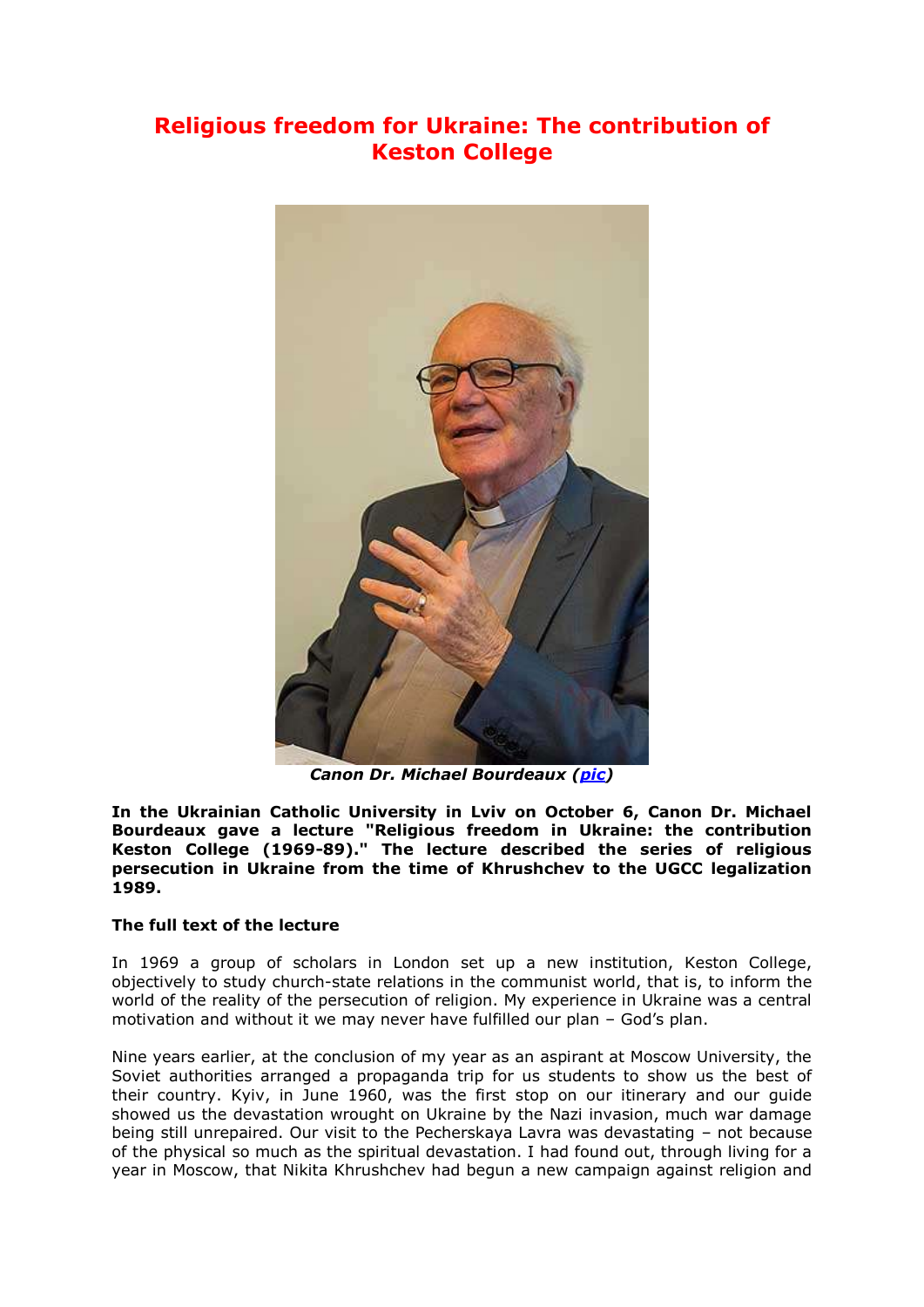I read about it in Nauka i religiya. Now, though, it was in the Lavra that this became a reality. The monk who showed us round could not directly inform us of the plans of the atheists, but his look said it all. I have never seen greater sadness etched on the face of a man, as he recounted the supposedly joyful news that this was where the Christianization of Rus' began nearly a thousand years earlier. We did not know it then, of course, but I later discovered that we were probably the last foreign visitors to the Lavra before its imminent enforced closure and the dispersal of the monks.

Exactly twenty-eight years later, June 1988, my wife and I stood on the same spot. This time we were told the joyful news: the Lavra had re-opened and the years of atheism were over. We were visiting Moscow – and then Kyiv – for the Millennium celebrations (tysyachiletie) of the Baptism of Rus'. But that is the end of my story. This lecture recounts what happened in between.

It wasn't easy, the start of our work, but eventually my first book, Opium of the People, appeared in London in 1965 from the fine publishing house of Faber and Faber. I mention this because this helped to attract some favourable reviews, as a result of which I was slowly able to assemble a small team of advisers, including Xenia Dennen, the present chairman of Keston Institute (as it is now called) and we began our collective research in a modest way – but soon the BBC, the British – and eventually the world – press began to take notice, based on the reliability of the facts we presented. Our influence grew and before long we had a study programme on all the communist countries, even including something on the little-known country of Albania, which proclaimed itself to be the first state to have totally eradicated religion.

Along the way, Ukraine continued to exert its influence on us. An early example, a story which became well known around the world, is my encounter with two babushki from Pochaev, where the great Lavra was under imminent threat of closure. The atheist authorities were brutally dispersing the monks and throwing some of them into psychiatric hospitals. The mother of one of them, with a friend, wrote an account of the persecution, brought it to Moscow, met a French schoolteacher on holiday there and so the document reached Paris – and eventually me in London. A few weeks later I was able to return to Moscow, went to the site of a church which had just been demolished two weeks earlier – and – amazingly – I encountered these same two women, also come to see the latest devastation. "Come with us", they said. Amid a scene of unbelievable tension – and all of us realizing that we were experiencing the direct hand of God in our lives, they told me that they had brought an updated account of the Pochaev persecution – would I take it back to England? With trepidation I agreed – and later was not searched on leaving the airport. "Beyond this, what can I do?" I asked them. "Be our voice and speak for us", they replied. Their words became the guiding principle of Keston College – not my words, but their words, Ukrainian words in the Russian language, a message from the heart of the Orthodox Church. We would tell the truth. Our course was set.

Already before this, in 1962, while I was serving as a young priest in an Anglican parish in North London, I began to be more aware of the general Khrushchev persecution of religion, especially of the Baptists and Evangelicals, on whose behalf we would, in few years time, spearhead an international campaign. I began to receive documents from a group which called themselves "Initsiativniki" – this was the world they used to describe themselves as attempting to initiate a campaign for the freedom of Protestants from state control. They wanted to summon a free congress. This became a long an emotional story, with the press and eventually politicians from the West taking up the cause and eventually playing a major role.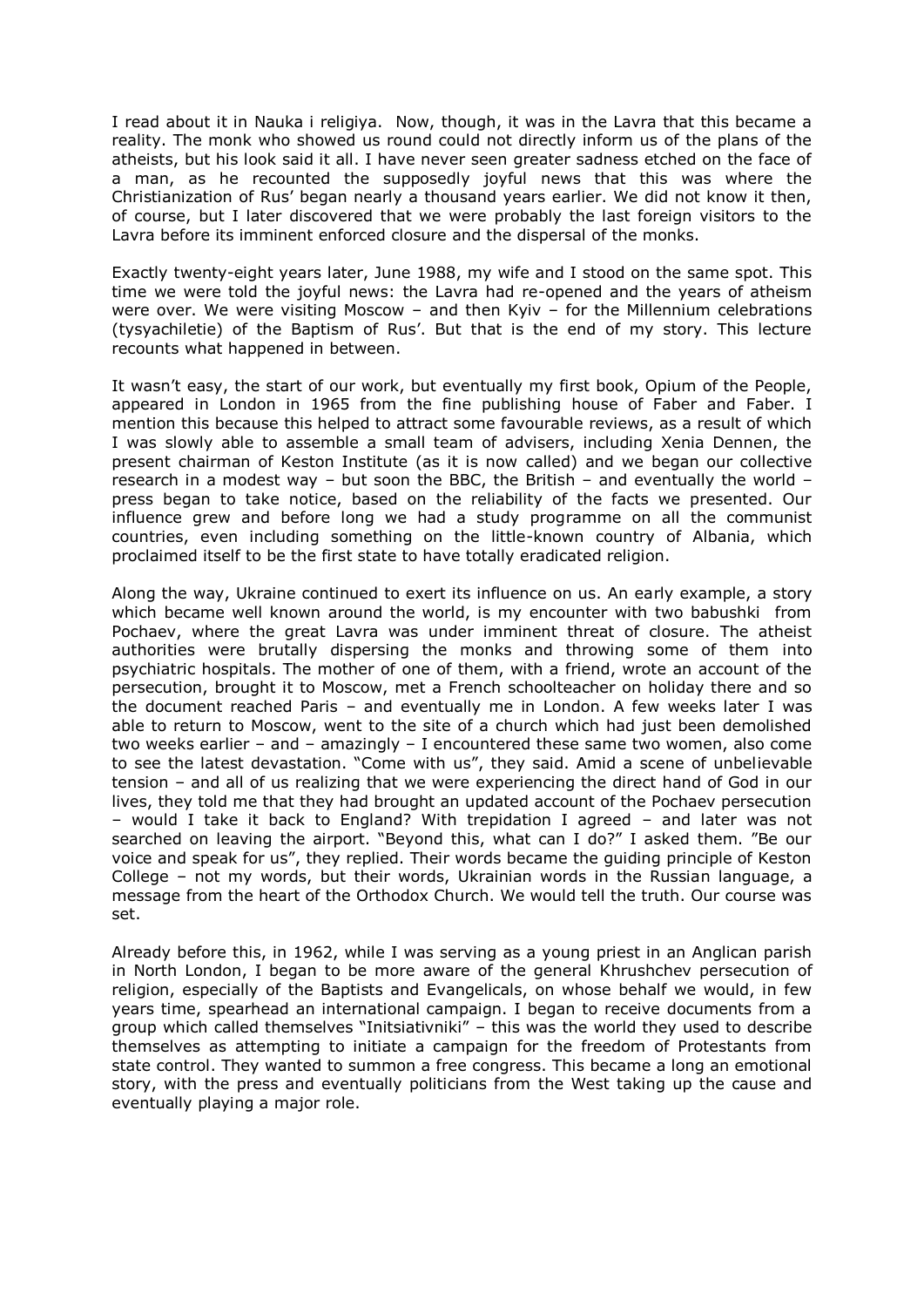

Again Ukraine was centrally involved. Pastor Georgi Vins was born and raised in Kyiv and it was in Ukraine that the strongest group of Protestants lived, worked – and unsuccessfully tried to worship without state interference. Many were prepared to register with the authorities, if this would give them limited freedom to profess their faith, but the state denied them this privilege, on the grounds that they were committed to bringing up their children in their own faith. Pastor Vins, an electrician by profession, became their most vocal spokesman. He put his case for freedom from state interference with great vigour and claimed he was following Leninist principles of the separation of church and state. For his outstanding bravery and capacity for setting up a Soviet-Unionwide organization, he was imprisoned. During the 1960s and '70s there were usually about 200 leaders of his *Initsiativniki* movement in prison. Vivid and detailed news about their trials, their sentences and their prison conditions systematically reached us at Keston College and this was largely due to the tireless efforts of a group of women, whose husbands were imprisoned. They called themselves the "Council of Baptist Prisoners' Relatives", a totally new departure in the field of civil liberties in the Soviet Union. The dominant figure was Lidia Vins, Georgi's mother, who, needless to say, was soon imprisoned herself – but the clandestine work of gathering information and somehow sending it out of the Soviet Union continued. We passed on this information to a new group, Amnesty International, which soon began to campaign worldwide for the release of the Baptist activists.

We, on our part, continued to gather and publish the developments in this astonishing story. Eventually I told this in two books, the first an academic study, *Religious Ferment in Russia,[\[1\]](http://risu.org.ua/page.php?_lang=en&path=exclusive/&name=events_people&id=64759&alias=&#_ftn1)* the second in more popular vein, *Faith on Trial in Russia[\[2\]](http://risu.org.ua/page.php?_lang=en&path=exclusive/&name=events_people&id=64759&alias=&#_ftn2)* (I should have said Ukraine, but Russia, I'm sorry to say, was the only generic name for the whole Soviet Union acceptable in the UK, and the publishers insisted it must be used.

The second book started with a demonstration on Staraya Ploshchad' in Moscow, outside the building of the Central Committee of the Soviet Union. Amazingly, Pastor Vins and his co-organizers had managed to assemble representatives from almost every republic of the Soviet Union. There had never been anything like it before. Eventually, after the demonstrators had refused to disperse, although threatened by the police, they sat on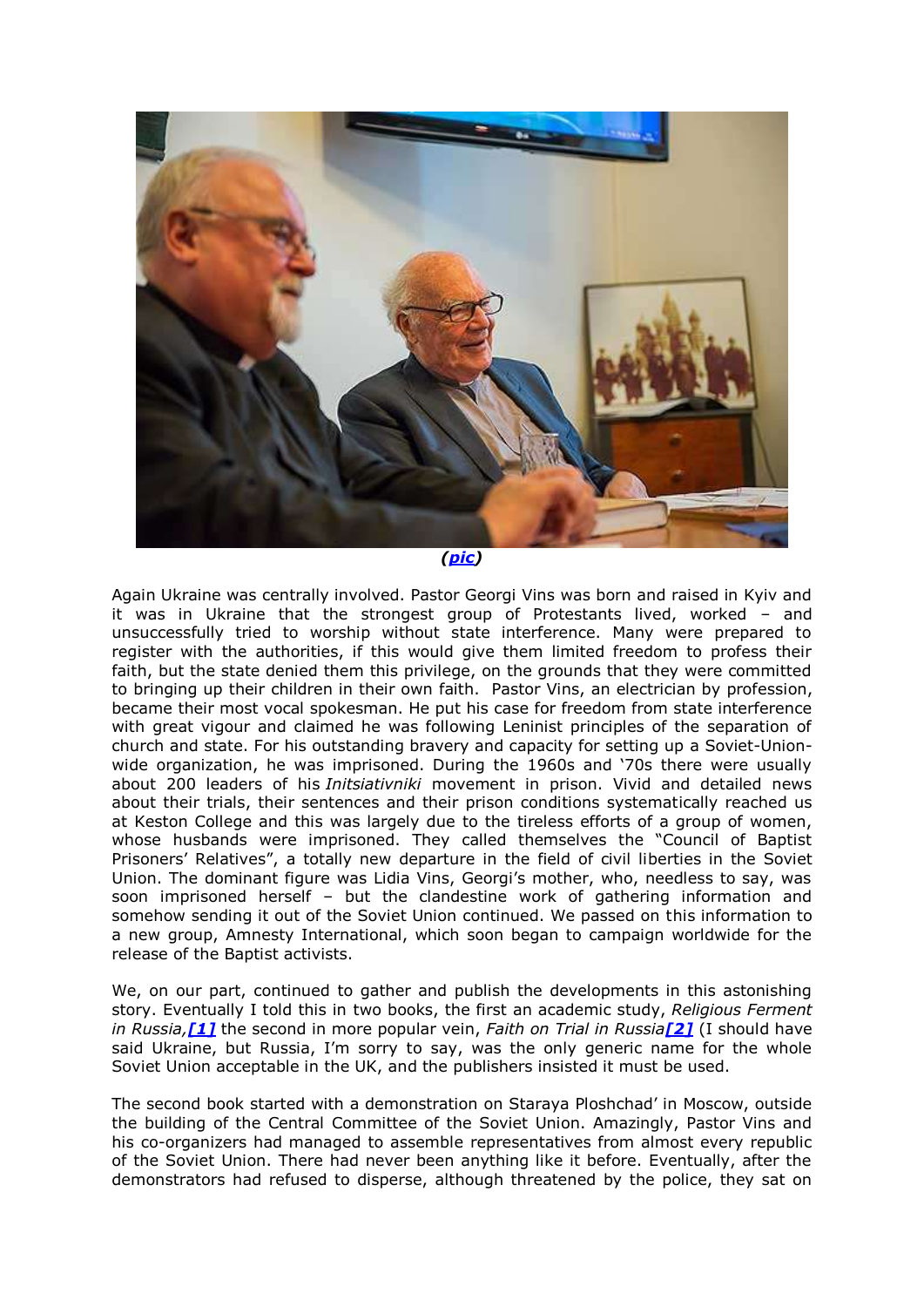the steps of the imposing building. Eventually the police allowed two ringleaders, Pastors Georgi Vins and Gennadi Kryuchkov, to go in to present their petitions. They did not emerge.

The scene now changes to a Moscow courtroom. We know exactly what happened, because we have – now preserved in the Keston Archive at Baylor University, Waco, Texas - a full transcript of the proceedings. The two accused, Vins and Kryuchkov, had been denied proper access to defence lawyers and had been held incommunicado in prison until the opening of the trial on 29 November 1966. Only KGB collaborators were allowed access to the courtroom (though there were a few Baptist infiltrators, one of whom made the transcript notes).

The trial lasted two days, on the first of which Pastor Vins was held in the dock giving his testimony until 12 midnight. Then the accused were sent back to prison, deprived of sleep, and at 5 am they were returned absurdly early to the courtroom. We can read the words of the false witnesses in the transcript. Eventually, having no time to prepare his "Final Address" (the right of all accused in those days), Pastor Vins addressed the courtroom in these words:

"I want to say that I consider myself fortunate to be able to stand here and testify that I'm in the dock as a believer. I'm happy that for my faith in God I could come to know imprisonment , that I've been able to prove and strengthen myself. I do not stand here as a thief, a brigand or as someone who has infringed the rights of another person. I stand before you with a calm and clear conscience; I have honourably obeyed all the civil laws and faithfully respected the laws of God."[\[3\]](http://risu.org.ua/page.php?_lang=en&path=exclusive/&name=events_people&id=64759&alias=&#_ftn3) Before long the judge interrupted him and Pastor Vins continued by quoting one of the hymns he had written. Amid uproar, the judge dismissed him from the dock.

The two exhausted prisoners received their sentences at 1 am – the conclusion of the second day, during which they had been mentally tortured for some fifteen hours, virtually without a break. The "guilty" verdict resulted in the sentence of the two prisoners to three years in 'special regime' camps.

I must emphasize that during these years, Keston College was developing its work and, as well as books, was publishing a stream of reports from all over the communist world in its journal, *Religion in Communist Lands* (from 1973) and a news service which began to be read all over the world – including, often, reports to Eastern Europe through the broadcasts of Radio Free Europe, Radio Liberty and the BBC. This, in its turn, stimulated the persecuted to assemble more information and send it, by whatever means, to Keston. As a result, the work expanded rapidly.

One of the results of this was that the friends and family of Pastor Vins established contact with us. Somehow he secreted a memoir, clandestinely written, from prison to his wife, Nadezhda, in Kyiv and eventually we received it in London. Jane Ellis, a senior member of our staff, translated this and published it under the title, *Three Generations of Suffering[\[4\]](http://risu.org.ua/page.php?_lang=en&path=exclusive/&name=events_people&id=64759&alias=&#_ftn4).* Sir John Lawrence, our wise and influential chairman, decided that we should not ourselves profit from the moving literary work of Pastor Vins, however fragmentary it was. We took the decision – astonishing though it seems in retrospect – to go to Kyiv to consult with Nadezhda to discuss establishing a financial fund for her husband, which would be available to the family when it became possible.

We had no realistic prospect, I thought, of realizing our aim. Somehow, my Soviet visa, long denied because of the publication of *Opium of the People*, was restored in 1975 for a short trip to Moscow with Gillian, my first wife. So Sir John Lawrence and I applied for a visa for a similar short trip two years later to visit Moscow and continue to Kyiv. So, to our astonishment, on 6 March 1977, with address of Nadezhda Vins concealed in a private place, we set off, perhaps in astonishment and with little prospect, as we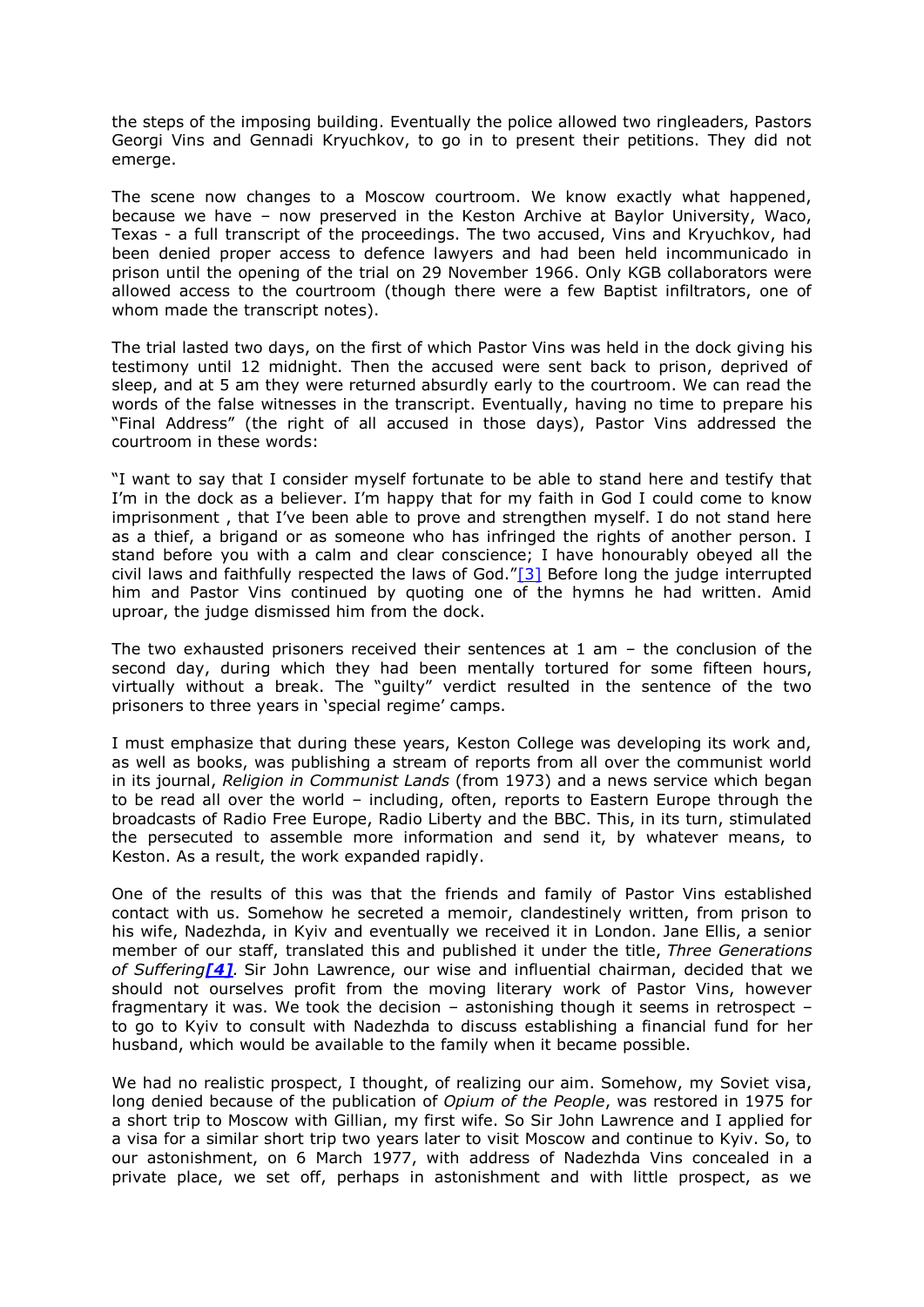thought, of achieving our goal. Sir John, though, through a lifetime of devotion to the people of the Soviet Union, resulting from his having been Press Attaché at the British Embassy through the thick of the Great Patriotic War, commanded a certain respect in the highest quarters of Soviet officialdom.

In Kyiv we expected obstruction from the KGB. None came, as we set off in a taxi and found Nadezhda Vins at home. Georgi was by this time serving his second term of imprisonment. To the astonishment of his wife, we told her about her husband's manuscript, our translation and publication of it and the proposal for a financial fund from the royalties. She agreed to this – mission rapidly accomplished. What would we like to do next, she asked. There was a meeting at the Baptist church which her husband had founded. Would we like to go there? Of course we said yes, were soon in another taxi with Nadezhda, and then in a sort of nondescript office building. So this was the socalled "underground" church, openly meeting for prayer. The welcome was something neither of us would ever forget. We stayed and talked for a long time. "Would you like to see the real underground church?" one of them asked. Of course we said yes and to our astonishment we were led through a kind of trapdoor below into a room below ground level. There an astonishing sight met our eyes: a circle of teenage children, intensely gathered round a single Bible, being instructed by a teacher. The welcome was even more overwhelming than what we had experienced in the room above and we were invited talk of our faith to the young people. As we left, we asked whether we should stay silent about what we had just experienced. "Tell the world, we are not afraid", came back the response. So we did.

The culmination of this story came on 28 April 1979. I was deep asleep at home when the phone rang in the middle of the night. "This is the State Department, Washington DC, calling. We require you to come to New York immediately to help us debrief Pastor Georgi Vins. The Soviet authorities have just released him, with a group of other prisoners, following our negotiations and he's now in mid-Atlantic on his way to us." Having done a double take and demanded some sort of verification that this was not a hoax, I got up and presented myself at the airport for an immediate flight to New York, where at the United Nations Plaza Hotel I first set my eyes on a disorientated Pastor Georgi Vins. I tried to help calm him – he had not wanted to leave the Soviet Union, nor had he been consulted – but here he was, bereft, for the time, of his family and fellowbelievers. The next day I accompanied him to Washington DC and prepared him to meet President Jimmy Carter. From Soviet gaol to the President's office in 48 hours! President Carter remembered the episode when I met him in Oxford about three years ago. Keston had presented the documentation on the case to the State Department, but had no prior knowledge of the group exchange (seven activists for four Soviet spies!) and would have advised that Pastor Vins should have been returned to his family, had we been consulted. They later joined him in America.

*"Za vilnu Ukrainu!"* At some point we became aware that the cries for religious freedom, which were now hearing consistently from the Ukrainian Greek-Catholic Church, also incorporated, by implication, a growing demand for political independence.

I was first made aware of the full extent of Stalin's annihilation of an ancient and honourable institution by a Ukrainian scholar friend of Peter Reddaway, another cofounder of Keston College. Professor Bohdan Bociurkiw, of Carleton University, Ottawa, Canada, when he came to the London School of Economics for a sabbatical year in the early 1970s. He was a modest man, but the fount of all knowledge about the Ukrainian Greek-Catholic Church, the world's most respected scholar at liberty to tell the story. Therefore it was with us from Keston's early days. We became firm friends and, as our knowledge of these tragic events grew, we also began to receive information that, far from being dead, the Church was experiencing a strong underground revival. This would shortly become "above ground", as news of street demonstrations and liturgies celebrated in the open air began to reach us.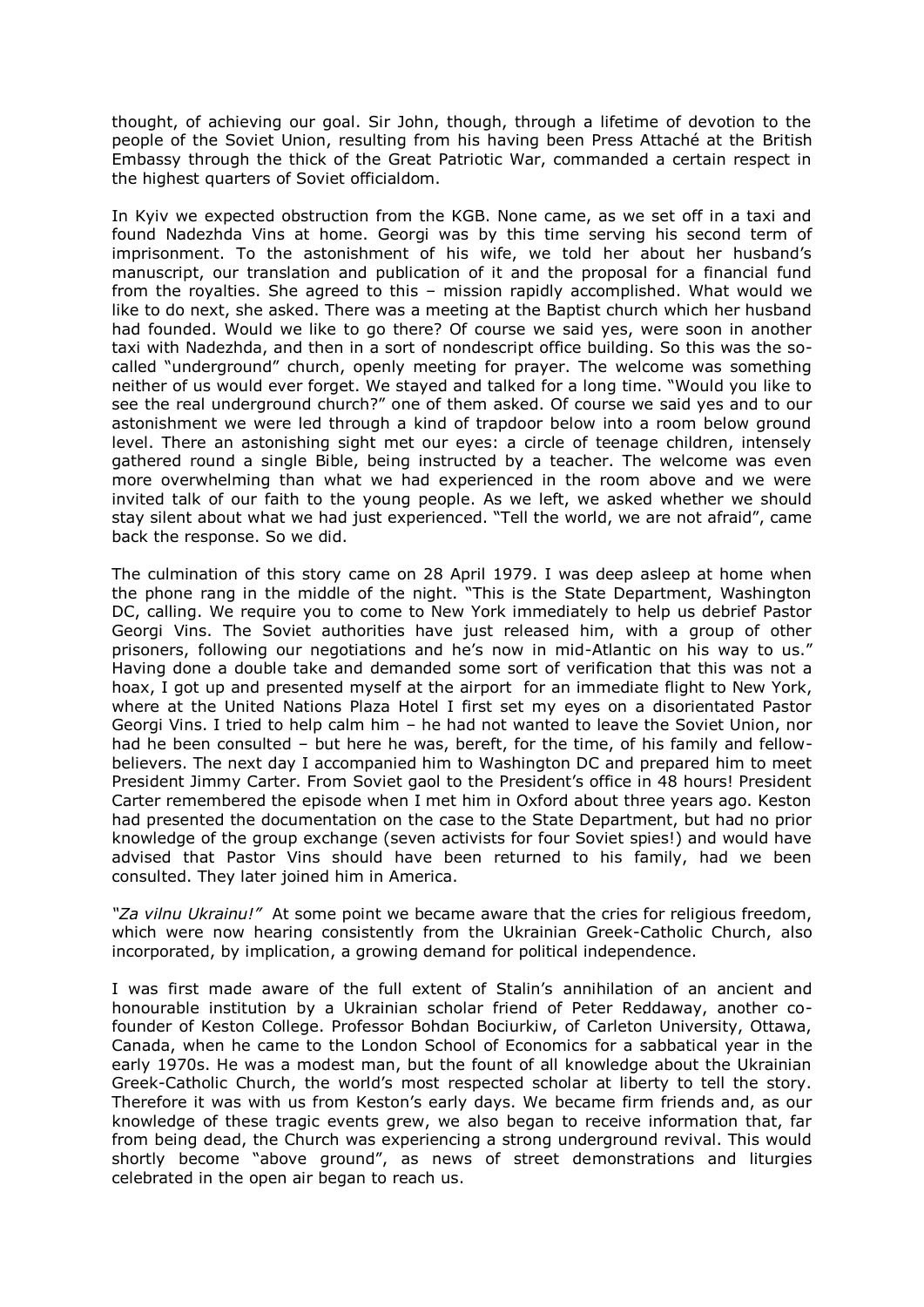Keston College soon became known for the reliability of its information on the persecution of Catholics in the Soviet Union - and at the same time we began to receive information about the extensive persecution of the Latin Catholic Church in Lithuania, through the agency of their clandestine journal, *Chronicle of the Lithuanian Catholic Church.*

Through my friendship with Professor Bociukiw, I twice received invitations to conferences at Carleton University, but these soon led to the request to undertake an extended tour of Canada, coast to coast, to give lectures sponsored by local Ukrainians. Everywhere, between 23 September and 4 October 1976, I received not only wonderful Ukrainian hospitality, but was also greeted in Toronto, Edmonton, Calgary, Winnipeg and Vancouver, with the cry, "*Za vil'nu Ukrainu!"*

What did I lecture about? The basic message was simple. By this time I had enough information to speak not only about the persecution of religion in Ukraine, but also its revival, under the harshest conditions, among Catholics, Orthodox and Protestants. Among the devastation there was also encouragement. By this time, too, I had been to Rome and met Cardinal Josyf Slipyj, whom Khrushchev had released to the Vatican in January 1963. Here was an old man with sainthood and suffering in equal measure marked on every line of his face. I was deeply moved by his humility and forbearance – and willingness - to give time to young man from England whom he did not know. Pope John Paul II would echo his words of encouragement a decade later when he told me to "continue your verk" in his inimitable Polish accent.

As reflected in our *Keston News Service* and journal, *Religion in Communist Lands,* we continued through the 1970s and '80s to gather extensive information about the resurgence of the life of the Ukrainian Greek-Catholic Church. I will not here recount the story, because it is already well known to all of you. What I want to do now is recapture some of those moments, as I was finally able to represent them in Chapter 8 of my book, *Gorbachev, Glasnost and the Gospel*, published in London in 199[0\[5\].](http://risu.org.ua/page.php?_lang=en&path=exclusive/&name=events_people&id=64759&alias=&#_ftn5)

Mikhail Gorbachev, I am sure, became perturbed early in his years as General Secretary of the Communist Party by the constant demonstrations he faced on his numerous trips abroad. The principal organizers of these were the Jewish community, striving for publicity which might lead to the release of some of their Soviet co-religionists and the right of the *refuseniks* to emigrate. This led to a reconsideration of their policies by the Soviet atheist authorities in which they yielded to pressure. At the same time, I believe Gorbachev, after initial hesitation, became genuinely concerned to restore religious as well as political rights (though never to overturn the basic adherence to Marxist-Leninism).

Robert Conquest's great book about the *Holodomor, Harvest of Sorrow[\[6\]](http://risu.org.ua/page.php?_lang=en&path=exclusive/&name=events_people&id=64759&alias=&#_ftn6)*, was published in 1986, the year after Gorbachev's accession, made a great impression in the West. Gradually, very gradually, the public was becoming aware that Moscow's oppression of Ukraine was leading to calls for independence. Greater political freedom meant that this cry could be heard more consistently. But it was not the events of a distant famine in the 1930s which made the greatest impression. It was something immediate and actual: the comsequences of the wrong Stalin imposed on Ukraine with the suppression of the Greek-Catholic Church. Amidst the chaos in Europe at the end of the Great Patriotic War (which we in the UK call the Second World War), news of the socalled *sobor* of Lvov on 8 March 1946 barely rated a news paragraph in the West. The Moscow Patriarchate, as it developed its contacts in the West, firmly claimed – as it does to this day – that this was an illegitimate return by Ukrainian schismatics to their mother church of Russian Orthodoxy. Not a single Greek-Catholic Church nor any of its institutions remained open. Those who resisted were all imprisoned; many did not survive – but in those days there was no Amnesty International to fight for the rights of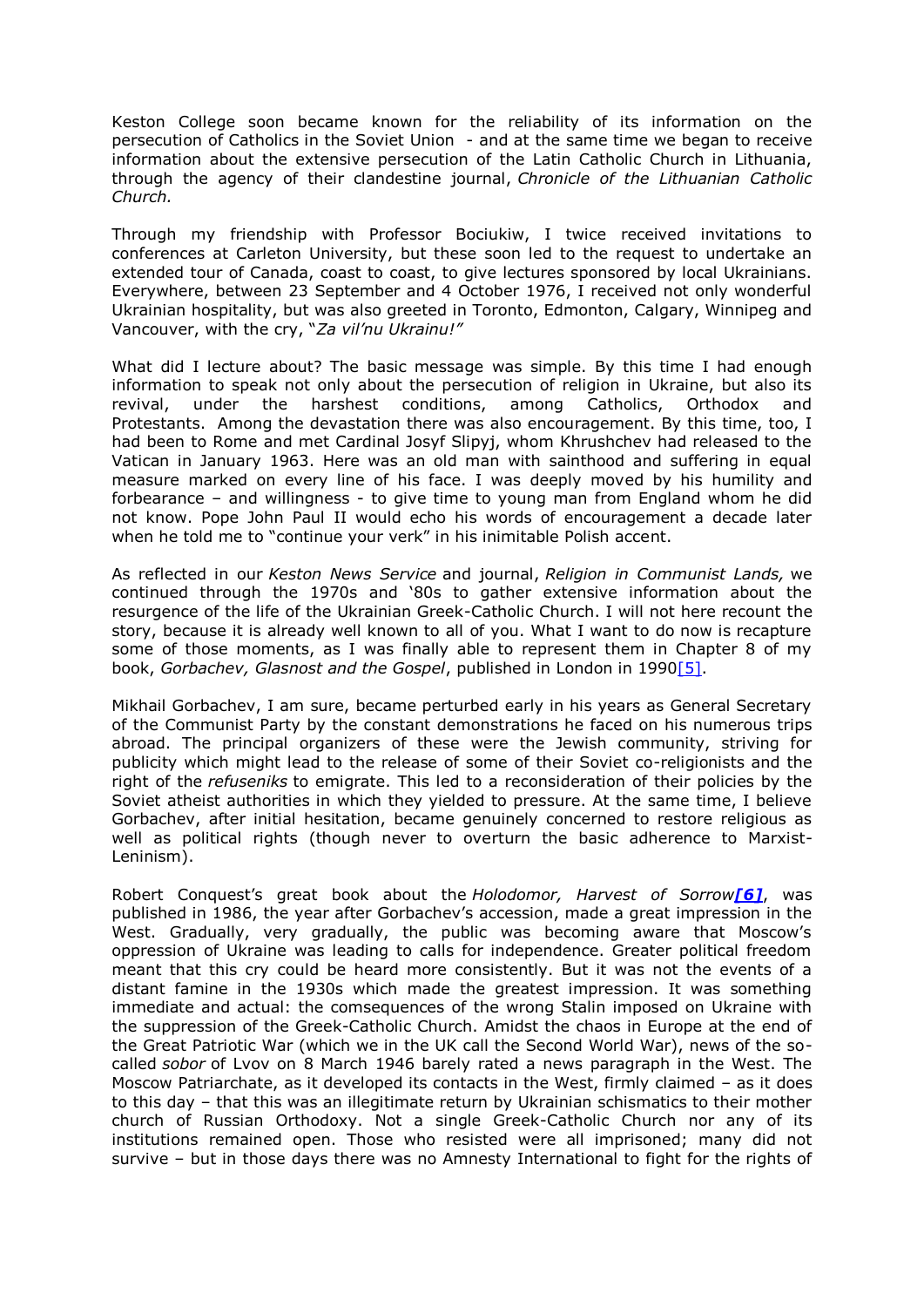the incarcerated. World opinion broadly accepted the outcome as "stable" in that part of Europe.

This was always far from the truth. As the work of Keston College evolved, we came to see that the defence of religious liberty in Ukraine was one of our priorities. We would never proclaim that we played a major role in reversing that situation, but nevertheless the world media began to listen seriously to our account of the facts.

In 1974, at a time when even the Vatican was silent about the rights of the Greek-Catholic Church in Ukraine, we received information about Fr Pavlo Vasylyk. In prison he had been secretly ordained by a bishop with whom he shared a cell; then later he was consecrated as bishop there and was now ordaining new clergy, forming a whole incarcerated unit of the underground church. [\[7\]](http://risu.org.ua/page.php?_lang=en&path=exclusive/&name=events_people&id=64759&alias=&#_ftn7)

Already, before this, the Ukrainian nationalist movement was beginning to raise its head publicly above the parapet. In 1968 human rights movements began to emerge in various parts of the Soviet Union. The first sign that Ukrainians would be increasingly involved came in the same year, when 139 intellectuals signed a letter addressed to the Kremlin stating that their rights to freedom of speech were being systematically violated. The response was clear: the official Ukrainian leader, Petro Shelest, who was showing some inclination towards moderation, was removed in 1972 and replaced by the formidable Volodymir Shcherbitsky, who significantly retained power until September 1989, perhaps the last regional representative whose policy was one of uncompromisingly pre-*perestroika* tendencies[.\[8\]](http://risu.org.ua/page.php?_lang=en&path=exclusive/&name=events_people&id=64759&alias=&#_ftn8)

Amid the new round of repression the heroic figure of Iosyp Terelya emerged, a layman who openly proclaimed his allegiance to the Greek-Catholic Church. In 1969 he was sentenced to seven years in prison for "anti-Soviet agitation and propaganda", but after three years was transferred to the Serbsky Institute of Forensic Psychiatry in Moscow and spent the rest of his term in a psychiatric hospital. After a further arrest he cofounded (with Fr Hryhori Budzinsky and three others) the "Action Group for the Defence of Believers' Rights", the aim of which was to secure the re-legalization of the Church. In February 1985 he was arrested yet again and sentenced to twelve years, but received an amnesty two years later, as a result of Gorbachev's new policies. After this he emigrated to Canada, where he died, having spent twenty years of his 65 years in labour camps and psychiatric hospitals. Such was the human cost of those who campaigned for their religious rights.<sup>[9]</sup> In 1986 Keston recounted his campaign in detail, publishing a small book in his honour. $[10]$ 

Lay people were remarkably tough in sacrificing careers and often liberty for their Church. Another such was Stepan Khmara, a dentist by profession. He went to prison in 1980, charged with editing the Ukrainian *samizdat* journal, *Ukrainsky visnik.* He served seven years in the notorious Perm 36 labour camp and, upon his amnesty in 1987, he devoted himself to the same cause with renewed vigour. I had the privilege of meeting him in Kyiv in June 1988, when we discussed the Millennium celebrations. He claimed (rightly, in my view) that Moscow had usurped Kyiv's right to play the central role in the festivities and impressed on me the "unconditional inadmissibility of the Russian Orthodox Church's having any say in the future of the Ukrainian Catholic Church. He and his committee would not acknowledge the legitimacy of any discussion in which the Russian leadership played a role, either with or without the participation of the Vatican."[\[11\]](http://risu.org.ua/page.php?_lang=en&path=exclusive/&name=events_people&id=64759&alias=&#_ftn11)

After Terelya's emigration, Ivan Hel, another layman who had spent seventeen years of his life in prison, took over the leadership of the Action Group. Again I had the privilege of meeting him in 1988 and, when he died in 2011,*The Guardian* (London) invited me to write his obituary.  $[12]$  He lived to see the restoration of legality to his Church, but at the time he assumed leadership of the campaign there was still a long way to go.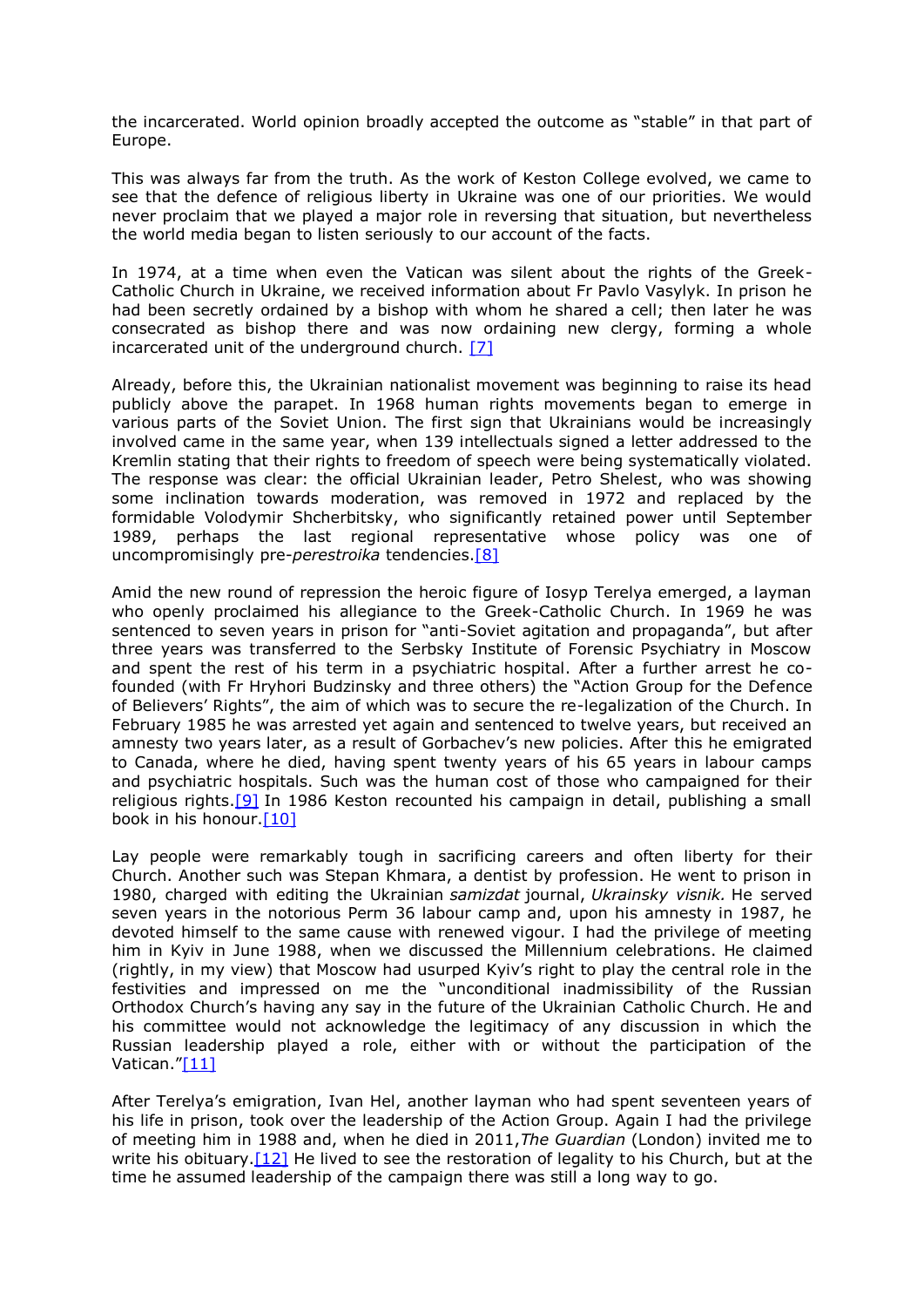*Rukh* (meaning simply "movement", and exactly parallel to the Catholic movement for freedom in Lithuanian, *Sajudis*) played out most of its drama on the streets, not least in this great city of Lviv. *Solidarnost* was also fully active in neighbouring Poland. The Catholic Church, both Latin and Eastern Rite, was beginning to undermine the very legitimacy of communist domination – and at last the world was beginning to take notice. Such leadership of Ukrainian religious institutions as there was resided firmly in the hands of the Russian Orthodox Church, which, through the events of 1946, had acquired a huge number of churches and their associated properties. The Moscow Patriarchate claimed in international forums that Ukraine was its own major stronghold.

It was time for the suppressed Ukrainian hierarchy to emerge from the underground. In August 1987 Bishops Ivan Semedi of Transcarpathia and Pavlo Vasylyk (now at last free from prison) announced their emergence from the underground and stated that they would from now on act openly as bishops of the Ukrainian Greek-Catholic Church. A month later a Synod of Ukrainian Catholic bishops (in exile) convened in Rome and announced that the head of the Church was now Bishop (later Metropolitan) Volodymyr Sterniuk, 80 years old and living modestly in this city of Lviv, having been secretly consecrated eleven years earlier.  $[13]$  Seven more bishops, it was further stated, were now living in secret. These two dramatic events, following so swiftly one after the other, changed the face of the struggle, but there was still a long way to go before the reestalishment of legality.

Public processions and open-air masses now became weekly events in many places, still accompanied by police harassment, fines and short-term detention for the ringleaders, at a time when most other believers in the USSR were beginning for the first time to experience freedom.

Soon after this, in June 1988, I became personally involved in a way that was totally unexpected. Arriving in Moscow as leader of a group coming to celebrate the Millennium of the Russian Orthodox Church, I met up with my Moscow contacts. One of them, the doughty campaigner for religious liberty, Aleksandr Ogorodnikov, invited me to accompany him to a secret meeting. I quote what happened next from the opening paragraph of the obituary of Iven Hel I wrote for *The Guardian* when he died in 2011:

 " The door of the drab Moscow apartment opened suddenly to reveal a blaze of colour inside. The room was full of bishops of the Ukrainian Catholic Church, crammed into a small space, and every one dressed in full regalia. It would have been an amazing sight under any circumstances, but here in 1988 every cleric was 'illegal', representing a church which had been suppressed by Stalin forty years earlier. The only layman in the room was Ivan Hel."[\[14\]](http://risu.org.ua/page.php?_lang=en&path=exclusive/&name=events_people&id=64759&alias=&#_ftn14)

This was a moment I shall never forget  $-$  I can picture these wonderful people in my mind's eye even today. But there was more. After being introduced, Bishop Sterniuk asked me whether I was in touch with the official Vatican delegation. I said no, but that I might be able to contact them. They gave me a verbal mission. Go to the head of the delegation and tell him what you have seen in this room. Say that we warmly invite him to come and meet us. We want to discuss our situation with him. I was able to pass on the message and the two delegations did meet. This was a significant stage when the Ukrainian Greek-Catholic Church proved to the Vatican that it was now openly operative.

Continuing to Kyiv, we visited the newly-reopened Pochaev Lavra and went on to meet several lay activists. The Church had come out on to the streets in both Moscow and Kyiv; the revelation to me was that state atheism had reached the end of the road.

A scholar who was later to become a close associate of Keston College, Sergei Filatov, of the Institute of the USA and Canada, took the argument strongly forward a year later. Verbatim in the influential English-language version of *Moscow News* Filatov wrote: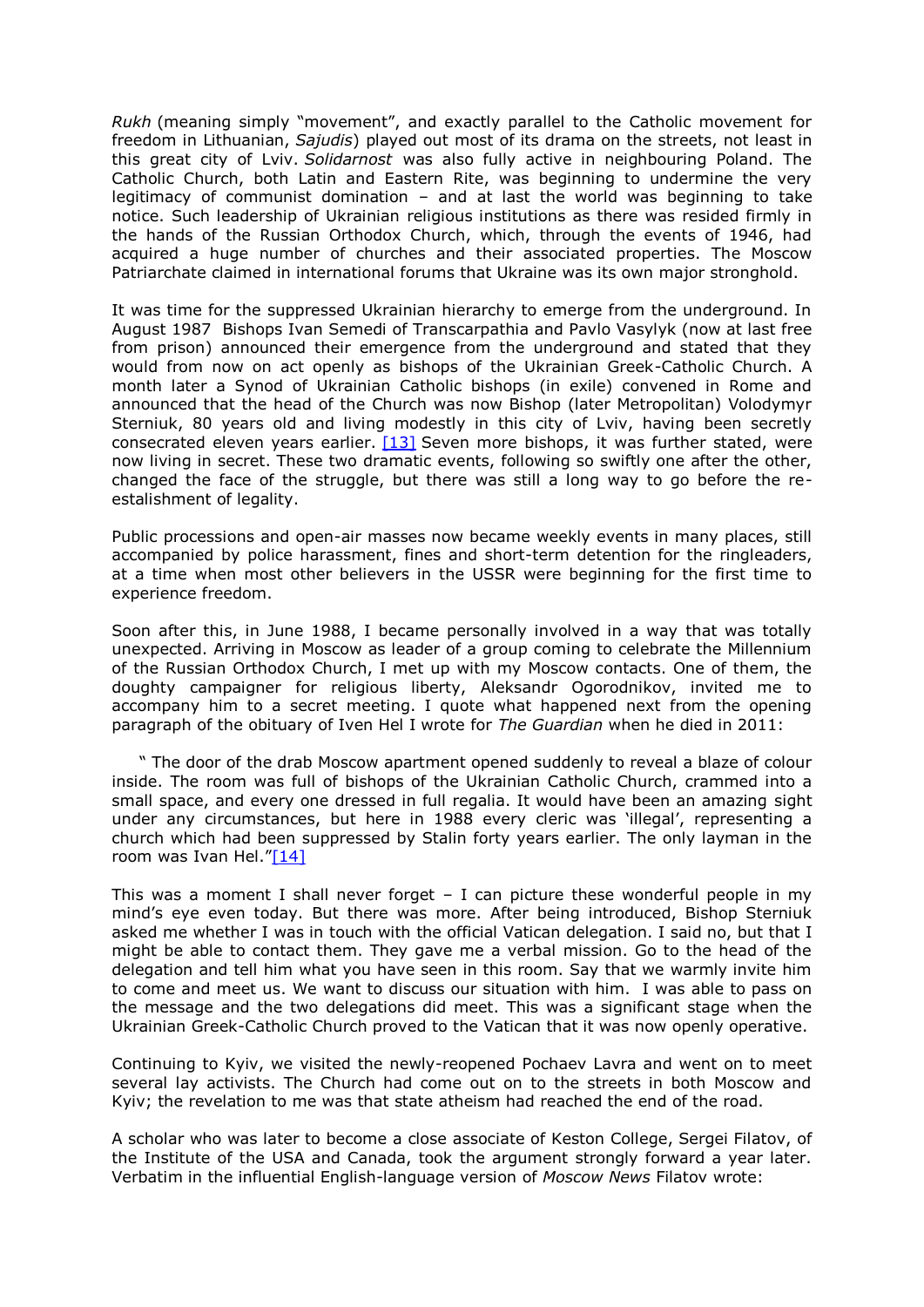"For many years it has been hoped that the Uniates will return to Orthodoxy. It was widely believed that the Uniate Church owes its existence solely to the support of foreign governments. Life has shown that this was a delusion… I think that the St Yura Cathedral [Lviv] must be given to its real owners." $[15]$ 

This addressed a key issue which would vitiate an easy solution for several years: the ownership of the buildings expropriated by the Russian Orthodox Church forty years earlier.

The widely-read magazine, *Ogonyok*, two months later published an article which reexamined at length the illegitimacy of the Lviv *sobor*, proclaiming that it was the work of NKVD and "an act of terrorism against innocent people".<sup>[\[16\]](http://risu.org.ua/page.php?_lang=en&path=exclusive/&name=events_people&id=64759&alias=&#_ftn16)</sup>

The stage was set for the dénouement. According to one report, 200,000 demonstrators and worshippers turned out on the streets of Lviv on a cold Sunday in November. A western observer reported to Keston College the scenes in Lviv as follows:

"Every evening there is an open-air Greek-Catholic service in Lviv, usually outside the closed Carmelite church… The esplanade down Lenin Prospect has become a permanent centre of unofficial political gatherings and discussions, where the (theoretically illegal) Ukrainian national flags are always flying." $[17]$ 

Mikhail Gorbachev travelled to Rome to meet Pope John Paul II on 26 November 1989 and his "gift" was the re-legalization of the Ukrainian Greek-Catholic Church. Over forty years of one of the gravest injustices in the history of the Church had been rectified. In fact, this reversal had already taken place, because two days earlier Ukrainian TV had already announced the Greek-Catholic parishes were now free to register. This was the fulfillment of something long-expected, perhaps a year later than it might have been. But the meeting, of which, of course, no transcript is available, produced one real surprise: the restoration of diplomatic relations between the Vatican and the Kremlin.<sup>[18]</sup>

As Sergei Filatov had hinted, this "conclusion" was only the opening salvo of what was to become many years of disastrous relations between the Greek-Catholic and the Orthodox Church in Western Ukraine, but to continue the story of the conflict over church buildings and the legitimacy of the Moscow Patriachate on Ukrainian soil would take us into a new field, which I must leave to experts far more qualified than myself. I wish to end by simply stating that, to observe - and even occasionally to participate in the winning of religious liberty for Ukraine has been an inspiration in my life and I am grateful that Keston College was able to record it.

- [\[1\]](http://risu.org.ua/page.php?_lang=en&path=exclusive/&name=events_people&id=64759&alias=&#_ftnref1) Michael Bourdeaux, Macmillan, London, 1968.
- [\[2\]](http://risu.org.ua/page.php?_lang=en&path=exclusive/&name=events_people&id=64759&alias=&#_ftnref2) Michael Bourdeaux, Hodder & Stoughton, London, 1971.
- [\[3\]](http://risu.org.ua/page.php?_lang=en&path=exclusive/&name=events_people&id=64759&alias=&#_ftnref3) *Ibid*, p.127.
- [\[4\]](http://risu.org.ua/page.php?_lang=en&path=exclusive/&name=events_people&id=64759&alias=&#_ftnref4) Georgi Vins, translated by Jane Ellis, Hodder & Stoughton, 1976.
- [\[5\]](http://risu.org.ua/page.php?_lang=en&path=exclusive/&name=events_people&id=64759&alias=&#_ftnref5) Hodder & Stoughton.
- [\[6\]](http://risu.org.ua/page.php?_lang=en&path=exclusive/&name=events_people&id=64759&alias=&#_ftnref6) Oxford University Press, New York, 1986.
- [\[7\]](http://risu.org.ua/page.php?_lang=en&path=exclusive/&name=events_people&id=64759&alias=&#_ftnref7) *Gorbachev, Glasnost and the Gospel*, p.162.